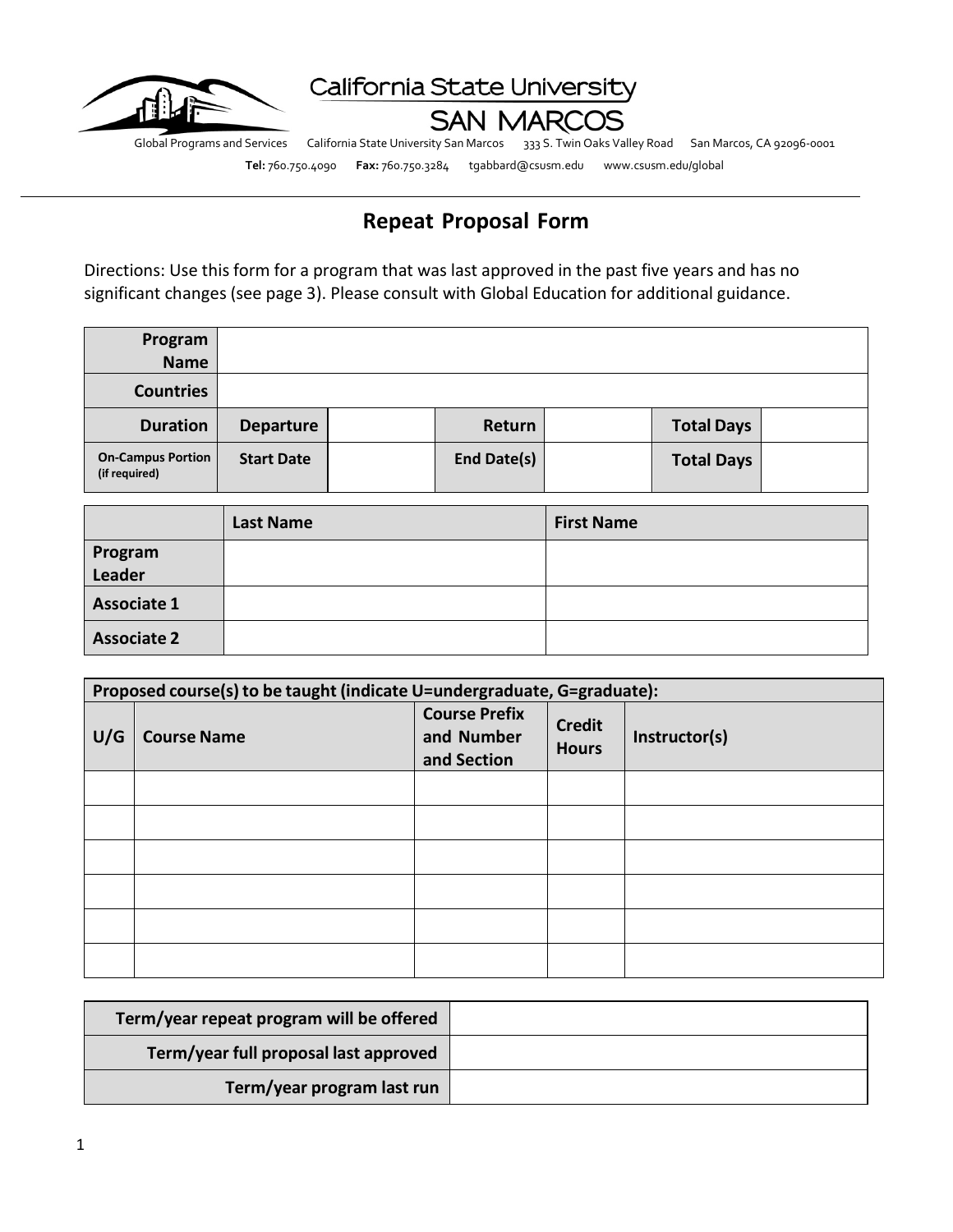#### **Please provide answers to the following prompts(suggested 1,000 to 2,000 characters):**

- Have there been any new innovation related to this repeat program either specific to this onsite program or in regular on-campus CSUSM curricula? If so, please describe.
- What lessons have you learned from your experience teaching in this program?
- Have there been any additional funding dollars committed to this program (ex. grants, awards etc.)?
- How do you anticipate changing your curriculum here on campus?

#### **Repeat Proposal Process**

If the following conditions are met the repeat proposal will not need to submit additional documentation related to the following:

- At least one of the faculty leaders or associates has been involved in all aspects of proposing, planning, and executing this program previously.
- Program itinerary has not changed substantially (i.e., visiting new cities or regions, increase or decrease in days by more than 2, offered in a new term).
- Program syllabus has not changed substantially (i.e., new assessments, increased or decreased contact hours, new academic focus or outcomes)
- Program budget has not changed considerably.
- Program evaluations do not indicate significant student dissatisfaction (required).
- Repeat program leaders participate in the health and safety workshops every three years (to be coordinated with Global Education).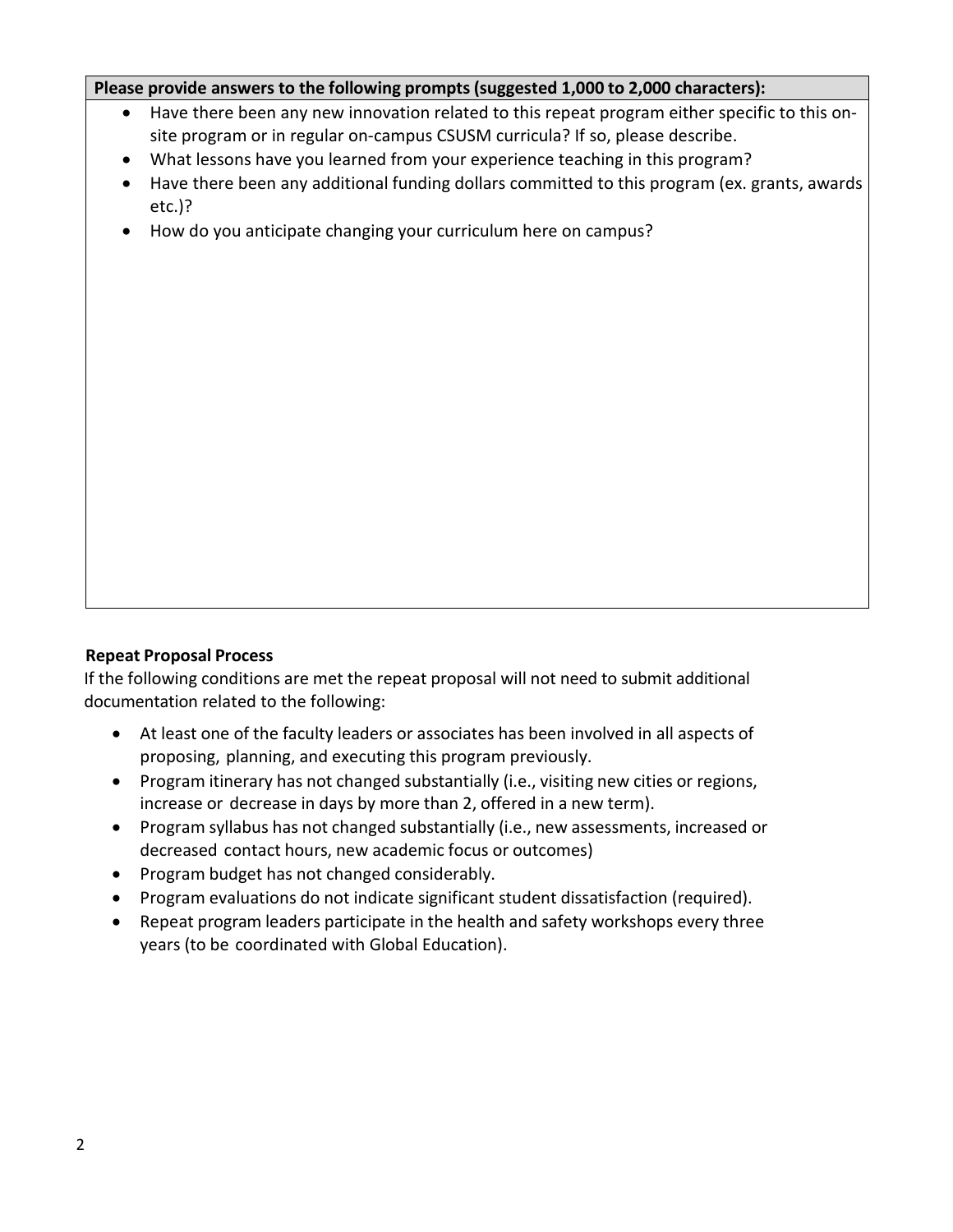#### **Program Modification:**

If there are program changes the Repeat Proposal will need to go through the committee. Check all changes that apply and provide additional information. If there are any other changes not listed below (e.g., goals, countries/cities to be visited, course description/syllabus), please contact GPS to determine whether a new proposal is necessary.

 $\Box$  New Program Leader (attach brief description of qualifications) New associate leader(s) (attach brief description of qualifications)  $\Box$  New/Updated course syllabus showing contact hours (attach syllabus)  $\Box$  Logistical arrangements, e.g., food, lodging, classroom space, transportation (Attach details) State Department information (attach details)  $\Box$  Unofficial travelers (list names and whether affiliated with CSUSM)

### **Hard Copy Submission Checklist for All Repeat Proposals (Including Streamlined Proposals)**

| Current repeat proposal form (required) |  |  |
|-----------------------------------------|--|--|
|-----------------------------------------|--|--|

Previously approved *full* proposal form **(required)**

New budget **(required)**

Itinerary **(required)**

Approvalsignatures page **(required)**

 $\Box$  Program change details (as required; see above)

**Electronic Copy Submission Checklist (emailed to Tiffany Gabbard at tgabbard@csusm.edu)**

Save and send an electronic copy of this proposal form **(required; please, no**

**scans)**

 $\perp$ 

New budget in Excel format **(required; please, no scans)**

Scans of all other documents from hard copy list above **(required)**